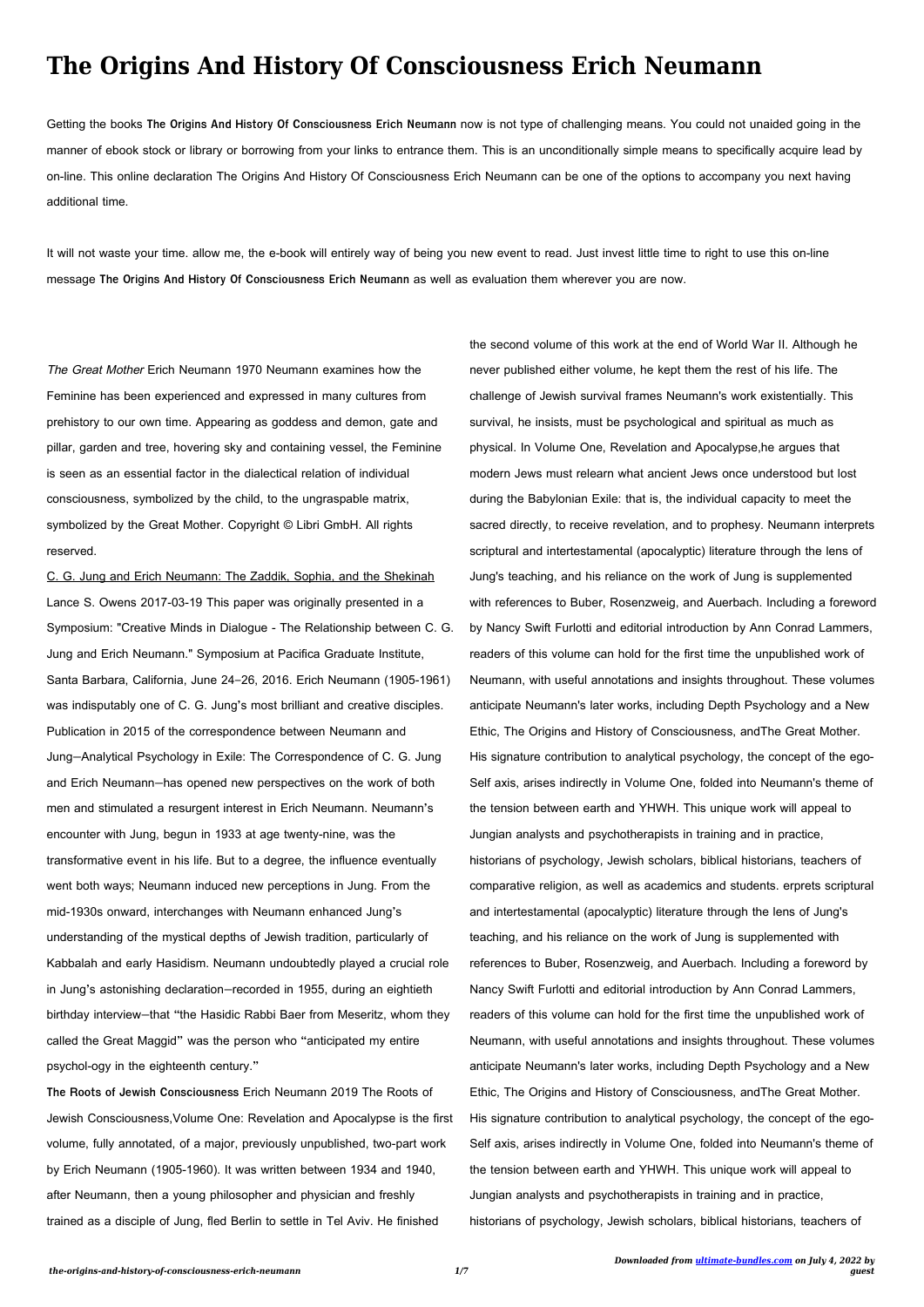comparative religion, as well as academics and students. e religion, as well as academics and students.

**Turbulent Times, Creative Minds** Erel Shalit 2016-10-15 With the publication of the correspondence between C. G. Jung and Erich Neumann, the major contributions made by Neumann to depth psychology are coming back into focus and assuming new prominence in the field of analytical psychology and beyond. The articles in this volume offer reflections on the creative relationship between Jung and Neumann and possible extensions of their work for the future, signifying the beginning of a Neumann renaissance. Contributions by Henry Abramovitch, Riccardo Bernardini, Batya Brosh, Joseph Cambray, Thomas Fischer, Nancy Swift Furlotti, Christian Gaillard, Ulrich Hoerni, Andreas Jung, Tom Kelly, Thomas B. Kirsch, Nomi Kluger Nash, Tamar Kron, Debora Kutzinski, Rivka Lahav, Ann Lammers, Martin Liebscher, Ralli Loewenthal-Neumann, Angelica Löwe, Paul Mendes-Flohr, Julie Neumann, Micha Neumann, Gideon Ofrat, Rina Porat, Jörg Rasche, Erel Shalit, Murray Stein and Jacqueline Zeller.

The Origin of Consciousness in the Breakdown of the Bicameral Mind Julian Jaynes 2000-08-15 National Book Award Finalist: "This man's ideas may be the most influential, not to say controversial, of the second half of the twentieth century."—Columbus Dispatch At the heart of this classic, seminal book is Julian Jaynes's still-controversial thesis that human consciousness did not begin far back in animal evolution but instead is a learned process that came about only three thousand years ago and is still developing. The implications of this revolutionary scientific paradigm extend into virtually every aspect of our psychology, our history and culture, our religion—and indeed our future. "Don't be put off by the academic title of Julian Jaynes's The Origin of Consciousness in the Breakdown of the Bicameral Mind. Its prose is always lucid and often lyrical…he unfolds his case with the utmost intellectual rigor."—The New York Times "When Julian Jaynes . . . speculates that until late in the twentieth millennium BC men had no consciousness but were automatically obeying the voices of the gods, we are astounded but compelled to follow this remarkable thesis."—John Updike, The New Yorker "He is as startling as Freud was in The Interpretation of Dreams, and Jaynes is equally as adept at forcing a new view of known human

behavior."—American Journal of Psychiatry

The Idea of the Holy Rudolf Otto 1959 The Idea of the Holy is one of the enduring classics of 20th-century German theology. The Lutheran theologian Rudolf Otto coined the term "numinous" and defined it as a "non-rational, non-sensory experience or feeling whose primary and immediate object is outside the self." Otto's work had a massive influence on thinkers as diverse as Paul Tillich and C.S. Lewis. The book contains the following chapters: I. The Rational and the Non-rational II. 'Numen' and the 'Numinous' III. The Elements in the 'Numinous' IV. Mysterium Tremendum V. The Analysis of 'Mysterium' VI. The Element of Fascination

VII. Analogies and Associated Feelings VIII. The Holy as a Category of Value IX. Means of Expression of the Numinous X. The Numinous in the Old Testament XI. The Numinous in the New Testament XII. The Numinous in Luther XIII. The Two Processes of Development XIV. The Holy as an A Priori Category XV. Its Earliest Manifestations XVI. The 'Cruder' Phases XVII. The Holy as an A Priori Category XVIII. The Manifestations of the 'Holy' and the Faculty of 'Divination' XIX. Divination in Primitive Christianity XX. Divination in Christianity Today XXI. History and the A Priori in Religion: Summary and Conclusion **Life and Work of Erich Neumann** Angelica Löwe 2020-05-10 Life and Work of Erich Neumann: On the Side of the Inner Voice is the first book to discuss Erich Neumann's life, work and relationship with C.G. Jung. Neumann (1905–1960) is considered Jung's most important student, and in this deeply personal and unique volume, Angelica Löwe casts Neumann's comprehensive work in a completely new light. Based on conversations with Neumann's children, Rali Loewenthal-Neumann and Professor Micha Neumann, Löwe explores Neumann's childhood and adolescent years in Part I, including how he met his wife and muse Julie Blumenfeld. In Part II the book traces their life and work in Tel Aviv, where they moved in the early 1930s amid growing anti-Jewish tensions in Hitler's Germany. Finally, in Part III, Löwe analyses Neumann's most famous works. This is the first book-length discussion of the existential questions motivating Neumann's work, as well as the socio-historical circumstances pertaining to the problem of Jewish identity formation against rising anti-Semitism in the early 20th century. It will be essential reading for Jungian analysts and analytical psychologists in practice and in training, as well as scholars of Jungian and post-Jungian studies and Jewish studies.

Jung on Mythology C. G. Jung 2020-06-23 At least three major questions can be asked of myth: what is its subject matter? what is its origin? and what is its function? Theories of myth may differ on the answers they give to any of these questions, but more basically they may also differ on which of the questions they ask. C. G. Jung's theory is one of the few that purports to answer fully all three questions. This volume collects and organizes the key passages on myth by Jung himself and by some of the most prominent Jungian writers after him: Erich Neumann, Marie-Louise von Franz, and James Hillman. The book synthesizes the discovery of myth as a way of thinking, where it becomes a therapeutic tool providing an entrance to the unconscious. In the first selections, Jung begins to differentiate his theory from Freud's by asserting that there are fantasies and dreams of an "impersonal" nature that cannot be reduced to experiences in a person's past. Jung then asserts that the similarities among myths are the result of the projection of the collective rather than the personal unconscious onto the external world. Finally, he comes to the conclusion that myth originates and functions to satisfy the psychological need for contact with the unconscious--not merely to announce the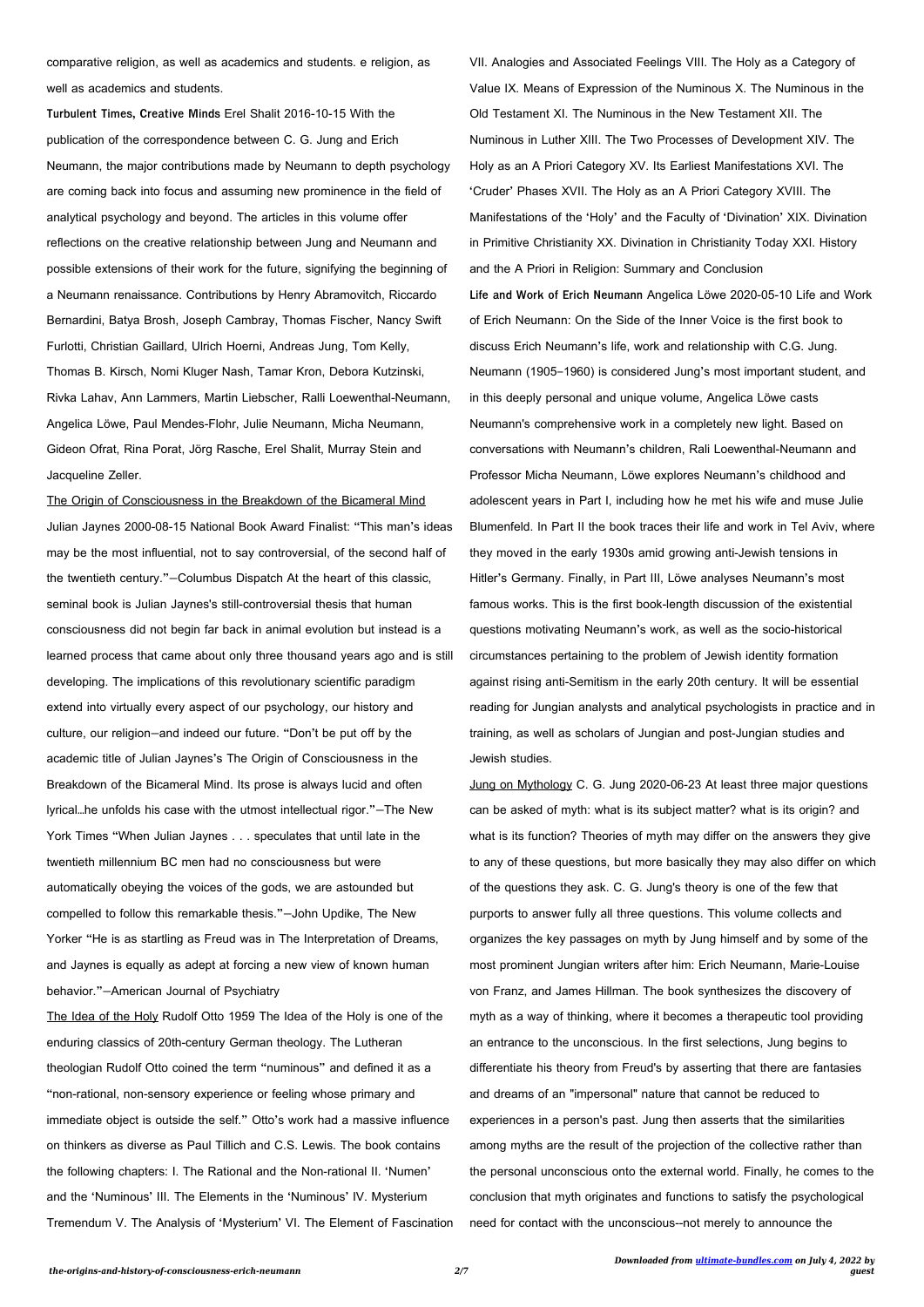existence of the unconscious, but to let us experience it. Beyond Artificial Intelligence Alain Cardon 2018-11-06 This book will present a complete modeling of the human psychic system that allows to generate the thoughts in a strictly organizational approach that mixes a rising and falling approach. The model will present the architecture of the psychic system that can generate sensations and thoughts, showing how one can feel thoughts. The model developed into an organizational architecture based on massive multiagent systems. The architecture will be fully developed, showing how an artificial system can be endowed with consciousness and intentionally generate thoughts and, especially, feel them. These results are multidisciplinary, combining both psychology and computer science disciplines.

Philosophy of Mind in the Twentieth and Twenty-First Centuries Amy Kind 2018-07-06 While the philosophical study of mind has always required philosophers to attend to the scientific developments of their day, from the twentieth century onwards it has been especially influenced and informed by psychology, neuroscience, and computer science. Philosophy of Mind in the Twentieth and Twenty-First Centuries provides an outstanding survey of the most prominent themes in twentieth-century and contemporary philosophy of mind. It also looks to the future, offering cautious predictions about developments in the field in the years to come. Following an introduction by Amy Kind, twelve specially commissioned chapters by an international team of contributors discuss key topics, thinkers, and debates, including: the phenomenological tradition, the mind–body problem, theories of consciousness, theories of perception, theories of personal identity, mental causation, intentionality, Wittgenstein and his legacy, cognitive science, and future directions for philosophy of mind. Essential reading for students and researchers in philosophy of mind and philosophy of psychology, Philosophy of Mind in the Twentieth and Twenty-First Centuries is also a valuable resource for those in related disciplines such as psychology and cognitive science.

**Anatomy of the Psyche** Edward F. Edinger 1985 "Edinger has greatly enriched my understanding of psychology through the avenue of alchemy. No other contribution has been as helpful as this for revealing, in a word, the anatomy of the psyche and how it applies to where one is in his or her process. This is a significant amplification and extension of Jung's work. Two hundred years from now, it will still be a useful handbook and an inspiring aid to those who care about individuation." -- Psychological **Perspectives** 

The Origins and history of consciousness Erich Neumann 1962 **The Origins and History of Consciousness. With a Foreword by C.G. Jung. Translated From the German by R.F.C. Hull** Erich Neumann 1954 **The Origins and History of Consciousness** Erich Neumann 1964 The Origins and History of Consciousness Erich Neumann 2014-08-24 The Origins and History of Consciousness draws on a full range of world mythology to show how individual consciousness undergoes the same archetypal stages of development as human consciousness as a whole. Erich Neumann was one of C. G. Jung's most creative students and a renowned practitioner of analytical psychology in his own right. In this influential book, Neumann shows how the stages begin and end with the symbol of the Uroboros, the tail-eating serpent. The intermediate stages are projected in the universal myths of the World Creation, Great Mother, Separation of the World Parents, Birth of the Hero, Slaying of the Dragon, Rescue of the Captive, and Transformation and Deification of the Hero.

Throughout the sequence, the Hero is the evolving ego consciousness. Featuring a foreword by Jung, this Princeton Classics edition introduces a new generation of readers to this eloquent and enduring work. **The Legacy of Vico in Modern Cultural History** Joseph Mali 2012-09-06 In this highly original study Joseph Mali explores how four attentive and inventive readers of Giambattista Vico's New Science (1744) – the French historian Jules Michelet (1798–1874), the Irish writer James Joyce (1882–1941), the German literary scholar Erich Auerbach (1892–1957) and the English philosopher Isaiah Berlin (1909–1997) – came to find in Vico's work the inspiration for their own modern theories (or, in the case of Joyce, stories) of human life and history. Mali's reconstruction of the specific biographical and historical occasions in which these influential men of letters encountered Vico reveals how their initial impressions and interpretations of his theory of history were decisive both for their intellectual development and their major achievements in literature and thought. This new interpretation of the legacy of Vico's New Science is essential reading for all those engaged in the history of ideas and modern cultural history.

**A People's History of Psychoanalysis** Daniel Jose Gaztambide 2019-12-15 As inequality widens in all sectors of contemporary society, we must ask: is psychoanalysis too white and well-to-do to be relevant to social, economic, and racial justice struggles? Are its ideas and practices too alien for people of color? Can it help us understand why systems of oppression are so stable and how oppression becomes internalized? In A People's Historyof Psychoanalysis: From Freud to Liberation Psychology, Daniel José Gaztambide reviews the oft-forgotten history of social justice in psychoanalysis. Starting with the work of Sigmund Freud and the first generation of left-leaning psychoanalysts, Gaztambide traces a series of interrelated psychoanalytic ideas and social justice movements that culminated in the work of Frantz Fanon, Paulo Freire, and Ignacio Martín-Baró. Through this intellectual genealogy, Gaztambide presents a psychoanalytically informed theory of race, class, and internalized oppression that resulted from the intertwined efforts of psychoanalysts and racial justice advocates over the course of generations and gave rise to liberation psychology. This book is recommended for students and scholars engaged in political activism, critical pedagogy, and clinical work. History of Modern Psychology C. G. Jung 2020-10-06 Jung's lectures on the history of psychology—in English for the first time Between 1933 and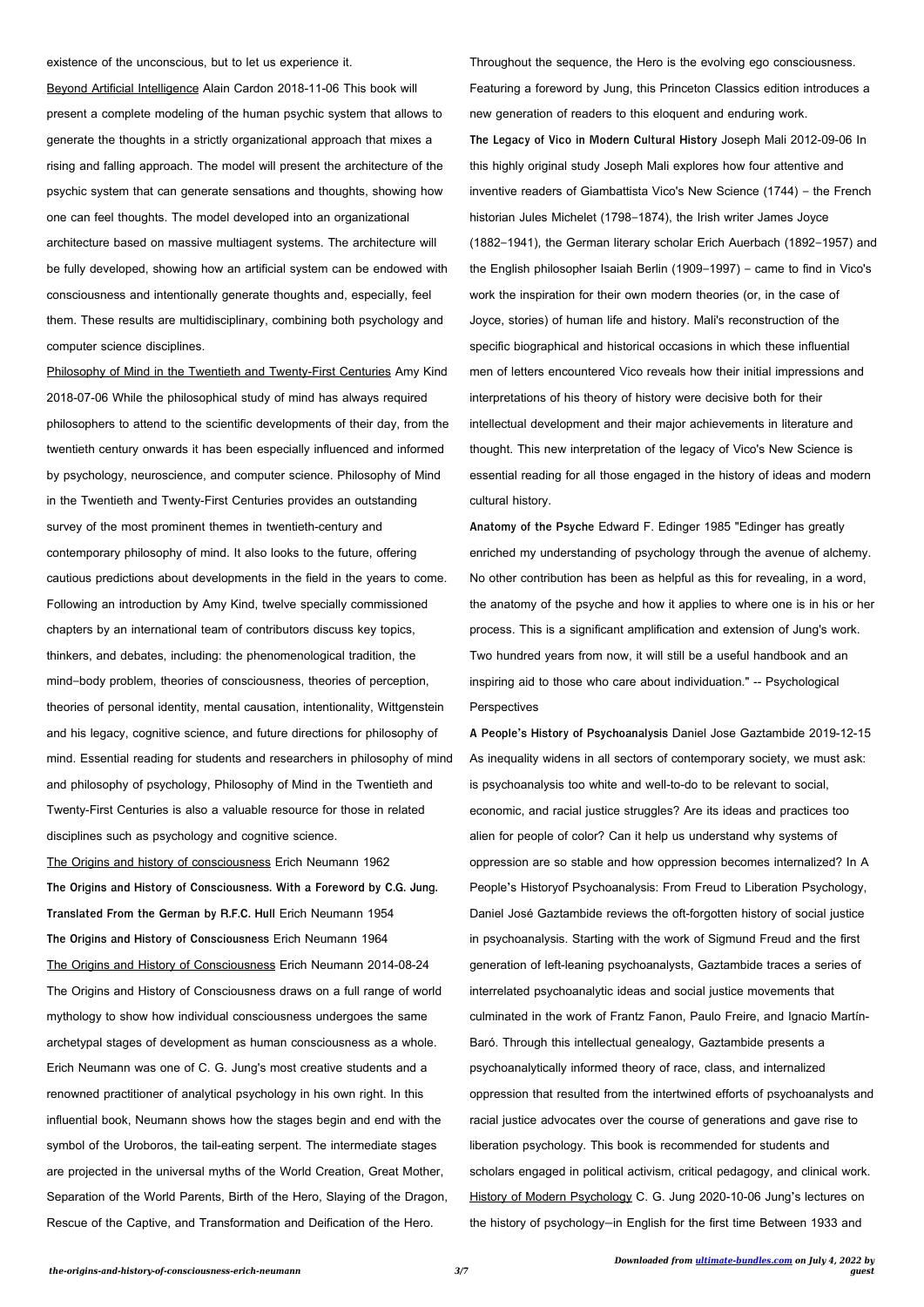1941, C. G. Jung delivered a series of public lectures at the Swiss Federal Institute of Technology (ETH) in Zurich. Intended for a general audience, these lectures addressed a broad range of topics, from dream analysis to yoga and meditation. Here for the first time in English are Jung's lectures on the history of modern psychology from the Enlightenment to his own time, delivered in the fall and winter of 1933–34. In these inaugural lectures, Jung emphasizes the development of concepts of the unconscious and offers a comparative study of movements in French, German, British, and American thought. He also gives detailed analyses of Justinus Kerner's The Seeress of Prevorst and Théodore Flournoy's From India to the Planet Mars. These lectures present the history of psychology from the perspective of one of the field's most legendary figures. They provide a unique opportunity to encounter Jung speaking for specialists and nonspecialists alike and are the primary source for understanding his late work. Featuring cross-references to the Jung canon and explanations of concepts and terminology, History of Modern Psychology painstakingly reconstructs and translates these lectures from manuscripts, summaries, and recently recovered shorthand notes of attendees. It is the first volume of a series that will make the ETH lectures available in their entirety to English readers.

The Origins and History of Consciousness Erich Neumann 1954 "Draws on a full range of world mythology to show that individual consciousness undergoes the same archetypal stages of development as has human consciousness as a whole"--Page 4 of cover.

Expand Your Consciousness David K. Miller 2015-07-01 Now more than ever, humankind is in need of developing its higher consciousness to heal itself and Earth and to experience life in a much more meaningful way. By expanding our consciousness, we can see the connections and unity that exist in all reality, and we might see objects with sharper colors, hear sounds with greater clarity, or even experience two sensations simultaneously! In this book, you will explore the fascinating multidimensionality that is yours for the taking. "You might think that the mind is in the cells, but in reality, the mind also exists as an energy field located in the aura, meaning the mind exists in a realm that in part is in the third dimension but also exists in other dimensions as well. The mind is naturally multidimensional." — Vywamus Chapters Include The Laws of

Consciousness The Next Step for Humanity Thought Fields

Superintelligence: A New Consciousness Quantum Cohesiveness Unified Consciousness and Earth's Noosphere The Intersection of the Dimensions Folding the Space-Time Continuum And much, much more! Letters of C. G. Jung C. G. Jung 2015-06-05 In May 1956, in his eightysecond year, Jung first discussed with Gerhard Adler the question of the publication of his letters. Over many years, Jung had often used the medium of letters to communicate his ideas to others and to clarify the interpretation of his work, quite apart from answering people who approached him with genuine problems of their own and simply

corresponding with friends and colleagues. Many of his letters thus contain new creative ideas and provide a running commentary on his work. From some 1,600 letters written by Jung between the years 1906-1961, the editors have selected over 1,000. Volume 1, published in 1973, contains those letters written between 1906 and 1950.

The Origins and history of consciousness Erich Neumann 1962 **The Origins and History of Consciousness. Volume 2** Erich Neumann 1962 **Jacob & Esau** Erich Neumann 2016-02-01 In 1934, Erich Neumann, considered by many to have been Carl Gustav Jung's foremost disciple, sent Jung a handwritten note: "I will pursue your suggestion of elaborating on the 'Symbolic Contributions' to the Jacob-Esau problem . . . The great difficulty is the rather depressing impossibility of a publication." Now, eighty years later, in Jacob and Esau: On the Collective Symbolism of the Brother Motif, his important work is finally published. In this newly discovered manuscript, Neumann sowed the seeds of his later works. It provides a window into his original thinking and creative writing regarding the biblical subject of Jacob and Esau and the application of the brother motif to analytical psychology. Neumann elaborates on the central role of the principle of opposites in the human soul, contrasting Jacob's introversion with Esau's extraversion, the sacred and the profane, the inner and the outer aspects of the God-image, the shadow and its projection, and how the old ethic—expressed, for example, in the expulsion of the scapegoat—perpetuates evil. Mark Kyburz, translator of C. G. Jung's The Red Book, has eloquently rendered Neumann's text into English. Erel Shalit's editing and introduction provide an entrée into Neumann's work on this subject, which will be of interest to a wide range of readers, from lay persons to professionals interested in Jungian psychology and Jewish and religious studies. Erich Neumann was born in Berlin in 1905. He emigrated to Israel in 1934 and lived in Tel Aviv until his death in 1960. For many years he lectured and played a central role at Eranos, the seminal conference series in analytical psychology. His writings include Depth Psychology and a New Ethic, The Origins and History of Consciousness, and The Great Mother. The correspondence between C. G. Jung and Neumann was published in 2015. Dr. Erel Shalit is a Jungian psychoanalyst in Israel and founding director of the Analytical Psychotherapy Program at Bar Ilan University. He is the author of several books, including The Cycle of Life and The Hero and His Shadow. Dr. Mark Kyburz specializes in scholarly translation from German into English and is the co-translator of C. G. Jung's The Red Book (2009). He lives and works in Zürich, Switzerland. Collected Works of C.G. Jung, Volume 9 (Part 1) C. G. Jung 2014-03-01 Essays which state the fundamentals of Jung's psychological system: "On the Psychology of the Unconscious" and "The Relations Between the Ego and the Unconscious," with their original versions in an appendix. **Analytical Psychology in Exile** C. G. Jung 2015-03-22 C. G. Jung and Erich Neumann first met in 1933, at a seminar Jung was conducting in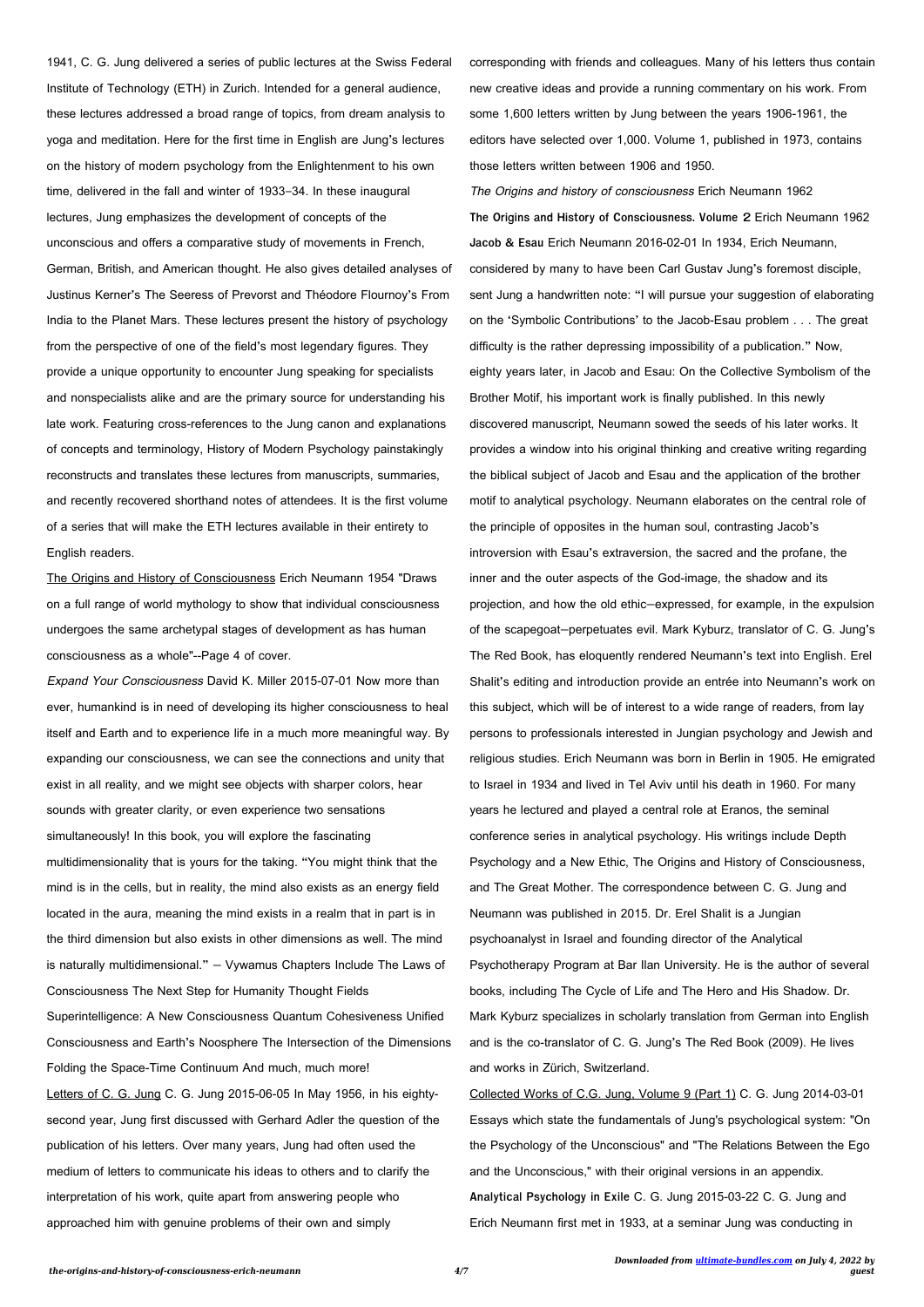Berlin. Jung was fifty-seven years old and internationally acclaimed for his own brand of psychotherapy. Neumann, twenty-eight, had just finished his studies in medicine. The two men struck up a correspondence that would continue until Neumann's death in 1960. A lifelong Zionist, Neumann fled Nazi Germany with his family and settled in Palestine in 1934, where he would become the founding father of analytical psychology in the future state of Israel. Presented here in English for the first time are letters that provide a rare look at the development of Jung's psychological theories from the 1930s onward as well as the emerging self-confidence of another towering twentieth-century intellectual who was often described as Jung's most talented student. Neumann was one of the few correspondence partners of Jung's who was able to challenge him intellectually and personally. These letters shed light on not only Jung's political attitude toward Nazi Germany, his alleged anti-Semitism, and his psychological theory of fascism, but also his understanding of Jewish psychology and mysticism. They affirm Neumann's importance as a leading psychologist of his time and paint a fascinating picture of the psychological impact of immigration on the German Jewish intellectuals who settled in Palestine and helped to create the state of Israel. Featuring Martin Liebscher's authoritative introduction and annotations, this volume documents one of the most important intellectual relationships in the history of analytical psychology.

**The Child** Erich Neumann 2018-03-29 The Child is an examination of the structure and dynamics of the earliest developments of ego and individuality. In it we progress from the primal relationship of a child and mother through to the emergence of the ego-Self constellation, via the child's relationship to its own body, its Self, the Thou and being-in-theworld. We move from the matriarchate to the patriarchate; from "participation mystique" to the "standpoint of the Self around which the ego revolves as around the sun".

The Ancient Origins of Consciousness Todd E. Feinberg 2017-09-08 How consciousness appeared much earlier in evolutionary history than is commonly assumed, and why all vertebrates and perhaps even some invertebrates are conscious. How is consciousness created? When did it first appear on Earth, and how did it evolve? What constitutes consciousness, and which animals can be said to be sentient? In this book, Todd Feinberg and Jon Mallatt draw on recent scientific findings to answer these questions—and to tackle the most fundamental question about the nature of consciousness: how does the material brain create subjective experience? After assembling a list of the biological and neurobiological features that seem responsible for consciousness, and considering the fossil record of evolution, Feinberg and Mallatt argue that consciousness appeared much earlier in evolutionary history than is commonly assumed. About 520 to 560 million years ago, they explain, the great "Cambrian explosion" of animal diversity produced the first complex brains, which were accompanied by the first appearance of consciousness; simple reflexive behaviors evolved into a unified inner world of subjective experiences. From this they deduce that all vertebrates are and have always been conscious—not just humans and other mammals, but also every fish, reptile, amphibian, and bird. Considering invertebrates, they find that arthropods (including insects and probably crustaceans) and cephalopods (including the octopus) meet many of the criteria for consciousness. The obvious and conventional wisdom–shattering implication is that consciousness evolved simultaneously but independently in the first vertebrates and possibly arthropods more than half a billion years ago. Combining evolutionary, neurobiological, and philosophical approaches allows Feinberg and Mallatt to offer an original solution to the "hard problem" of consciousness.

**Man and His Symbols** Carl Gustav Jung 1964 Explores Jung's psychological concepts regarding the nature, function and importance of man's symbols as they appear on both the conscious and subconscious level

**The Origins and History of Consciousness** Erich Neumann 2020-03-31 The Origins and History of Consciousness draws on a full range of world mythology to show how individual consciousness undergoes the same archetypal stages of development as human consciousness as a whole. Erich Neumann was one of C. G. Jung's most creative students and a renowned practitioner of analytical psychology in his own right. In this influential book, Neumann shows how the stages begin and end with the symbol of the Uroboros, the tail-eating serpent. The intermediate stages are projected in the universal myths of the World Creation, Great Mother, Separation of the World Parents, Birth of the Hero, Slaying of the Dragon, Rescue of the Captive, and Transformation and Deification of the Hero. Throughout the sequence, the Hero is the evolving ego consciousness. Featuring a foreword by Jung, this Princeton Classics edition introduces a new generation of readers to this eloquent and enduring work. The Fear of the Feminine Erich Neumann 2022-03-08 These essays by the famous analytical psychologist and student of creativity Erich Neumann belong in the context of the depth psychology of culture and reveal a prescient concern about the one-sidedness of patriarchal Western civilization. Neumann recommended a "cultural therapy" that he thought would redress a "fundamental ignorance" about feminine and masculine psychology, and he looked for societal healing to a "matriarchal consciousness" that forms the bridge between the feminine and the creative. Brought together here for the first time, the essays in the book discuss the psychological stages of woman's development, the moon and matriarchal consciousness, Mozart's Magic Flute, the meaning of the earth archetype for modern times, and the fear of the feminine. In Mozart's fantastic world, Neumann saw a true Auseinandersetzung--the conflict and coming-to-terms with each other of the matriarchal and the patriarchal worlds. Developing such a synthesis of the feminine and the masculine in the psychic reality of the individual and of the collective was, he argued,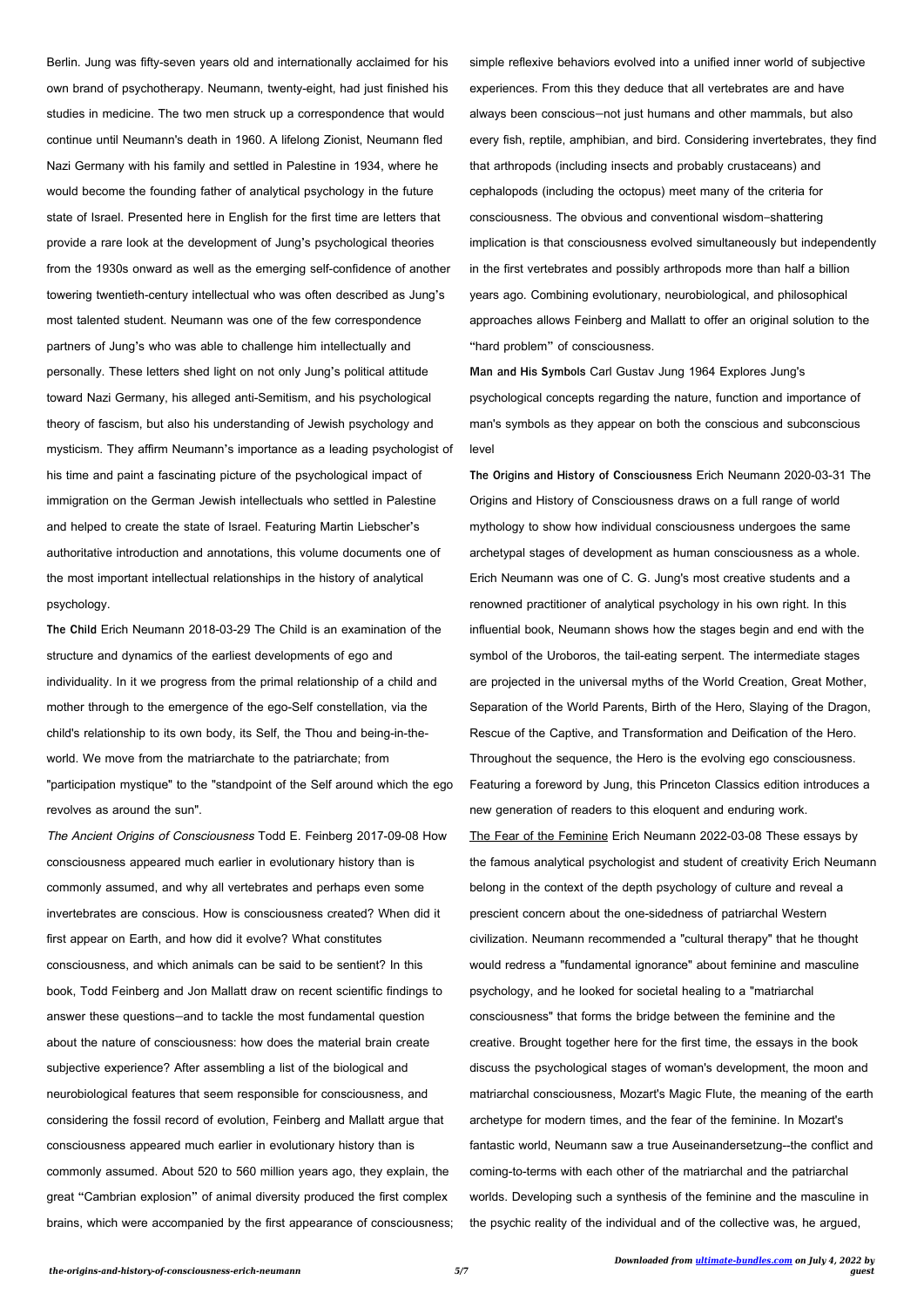one of the fundamental, future-oriented tasks of both the society and the individual.

**Origins of Consciousness: How the Search to Understand the Nature of Consciousness is Leading to a New View of Reality** Adrian David Nelson 2015-10-15 In recent years science and philosophy have seen a resurgence of open-mindedness toward deeper views of consciousness. This book explores ideas and evidence now changing the way scientists and philosophers approach the place of consciousness in the universe. From the frontiers of modern physics and cosmology to controversial experiments exploring telepathy and mind-matter interaction, the emerging view promises to change how we understand our place in the universe, our relationship to other life, and the nature of reality itself.

Depth Psychology and a New Ethic Erich Neumann 1990-06-10 The modern world has witnessed a dramatic breakthrough of the dark, negative forces of human nature. The "old ethic," which pursued an illusory perfection by repressing the dark side, has lost its power to deal with contemporary problems. Erich Neumann was convinced that the deadliest peril now confronting humanity lay in the "scapegoat" psychology associated with the old ethic. We are in the grip of this psychology when we project our own dark shadow onto an individual or group identified as our "enemy," failing to see it in ourselves. The only effective alternative to this dangerous shadow projection is shadow recognition,

acknowledgement, and integration into the totality of the self. Wholeness, not perfection, is the goal of the new ethic.

**The Ever-Present Origin** Jean Gebser 2020-08-25 This English translation of Gebser's major work, Ursprung und Gegenwart (Stuttgart, Deutsche Verlag, 1966), offers certain fundamental insights which should be beneficial to any sensitive scientist and makes it available to the Englishspeaking world for the recognition it deserves. "The path which led Gebser to his new and universal perception of the world is, briefly, as follows. In the wake of materialism and social change, man had been described in the early years of our century as the "dead end" of nature. Freud had redefined culture as illness—a result of drive sublimation; Klages had called the spirit (and he was surely speaking of the hypertrophied intellect) the "adversary of the soul," propounding a return to a life like that of the Pelasgi, the aboriginal inhabitants of Greece; and Spengler had declared the "Demise of the West" during the years following World War I. The consequences of such pessimism continued to proliferate long after its foundations had been superseded. It was with these foundations—the natural sciences—that Gebser began. As early as Planck it was known that matter was not at all what materialists had believed it to be, and since 1943 Gebser has repeatedly emphasized that the so-called crisis of Western culture was in fact an essential restructuration.… Gebser has noted two results that are of particular significance: first, the abandonment of materialistic determinism, of a one-sided mechanistic-causal mode of thought; and second, a manifest "urgency of attempts to discover a

universal way of observing things, and to overcome the inner division of contemporary man who, as a result of his one-sided rational orientation, thinks only in dualisms." Against this background of recent discoveries and conclusions in the natural sciences Gebser discerned the outlines of a potential human universality. He also sensed the necessity to go beyond the confines of this first treatise so as to include the humanities (such as political economics and sociology) as well as the arts in a discussion along similar lines. This was the point of departure of The Ever-Present Origin. From In memoriam Jean Gebser by Jean Keckeis

**Sexual Personae** Camille Paglia 1991 Offers a unified theory of Western culture, identifying major patterns that have endured over the centuries **The Essays of Erich Neumann, Volume 3** Erich Neumann 2017-03-14 The Israeli analytical psychologist Erich Neumann, whom C. G. Jung regarded as one of his most gifted students, devoted much of his later writing to the theme of creativity. This is the third volume of Neumann's essays on that subject. Neumann found his examples not only in the work of writers and artists--William Blake, Goethe, Rilke, Kafka, Klee, Chagall, Picasso, Trakl- but as well in that of physicists, biologists, psychiatrists, and philosophers. Confronting the problem of portraying men and women as creative beings, Neumann expanded the concepts of Jungian psychology with a more comprehensive definition of the archetype and a new concept--"unitary reality." Whether or not humanity can be restored to health from its present situation as a self-endangered species depends, according to Neumann, on whether we can experience ourselves as truly creative, in touch with our own being and the world's being. The six essays comprising this volume--"The Psyche and the Transformation of the Reality Planes," "The Experience of the Unitary Reality," "Creative Man and the `Great Experience,'" "Man and Meaning," "Peace as the Symbol of Life," and "The Psyche as the Place of Creation"--all originated as lectures at the Eranos Conferences in the years 1952 to 1960. Originally published in 1989. The Princeton Legacy Library uses the latest print-on-demand technology to again make available previously out-of-print books from the distinguished backlist of Princeton University Press. These editions preserve the original texts of these important books while presenting them in durable paperback and hardcover editions. The goal of the Princeton Legacy Library is to vastly increase access to the rich scholarly heritage found in the thousands of books published by Princeton University Press since its founding in 1905. Get a F\*cking Grip Matthew Kimberley 2019-12 - You know the key to having more energy has nothing to do with crystals and chakras... and everything to do with how much sleep you get. - You know that neglecting your friends will leave you destitute and lonely... but you're still too damn lazy to pick up your phone and get in touch. - You know you could get through your to-do list in half the time... yet you're still stalking your ex on Facebook. - You know you just need a kick up the backside... and that's

what you'll find within the pages of this book. Get A F\*cking Grip is the